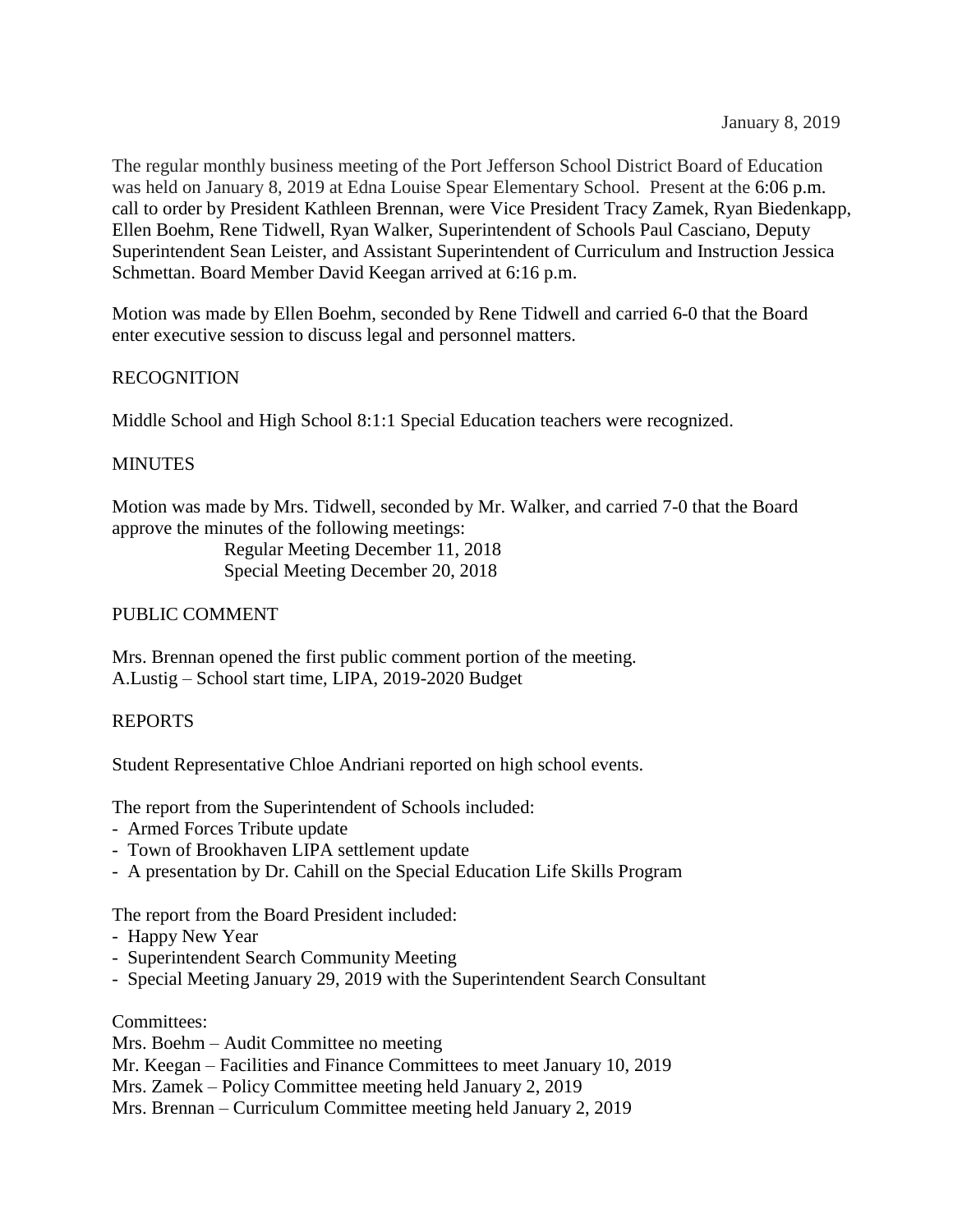## SEPTA President, Karen Sullivan, reported on SEPTA activities.

## BOARD CONSENT AGENDA

Mrs. Brennan read into the record a revision to resolution A.1, the addition of resolution A.13, and a revision to resolution A.8. Motion was made by Mrs. Boehm, seconded by Mrs. Zamek, that as recommended by the Superintendent of Schools, the Board approve Personnel resolutions numbered 1-13 with noted changes, appearing on the January 8, 2019, consent agenda. Motion was made by Mr. Walker, seconded by Mrs. Tidwell that the Board table resolution A.7 until the next meeting. Discussion ensued. Motion to table A.7 carried 4-3 (Mrs. Brennan, Mr. Keegan, Mrs. Zamek opposed). Motion was made by Mr. Keegan, seconded by Mrs. Zamek and carried 7-0 that the Board approve Personnel resolutions numbered 1-6 and 8-13, with noted changes, appearing on the January 8, 2019 consent agenda.

Motion was made by Mr. Keegan, seconded by Mrs. Zamek and carried 7-0 that as recommended by the Superintendent of Schools, the Board approve Finance resolutions numbered 1-7 appearing on the January 8, 2019 consent agenda. Mrs. Brennan acknowledged the donations, resolutions B.2, 3 and 4.

Motion was made by Mr. Walker, seconded by Mr. Keegan and carried 7-0 that as recommended by the Superintendent of Schools, the Board approve Facilities and Operations resolution numbered 1 appearing on the January 8, 2019 consent agenda.

Motion was made by Mrs. Zamek, seconded by Mr. Biedenkapp and carried 7-0 that as recommended by the Superintendent of Schools, the Board approve Education resolutions numbered 1-3 appearing on the January 8, 2019 consent agenda.

## OLD BUSINESS

Mrs. Tidwell inquired about the status of making school messenger available to the community. Mr. Leister gave an update as to how it would work.

NEW BUSINESS

### PUBLIC COMMENT

Mrs. Brennan opened the second public comment portion of the meeting. There were no comments.

\_\_\_\_\_\_\_\_\_\_\_\_\_\_\_\_\_\_\_\_\_\_\_\_\_\_\_\_\_\_\_\_

### ADJOURNMENT

At 8:44 p.m., motion was made by Mr. Keegan, seconded by Mrs. Tidwell, and carried 7-0 to adjourn.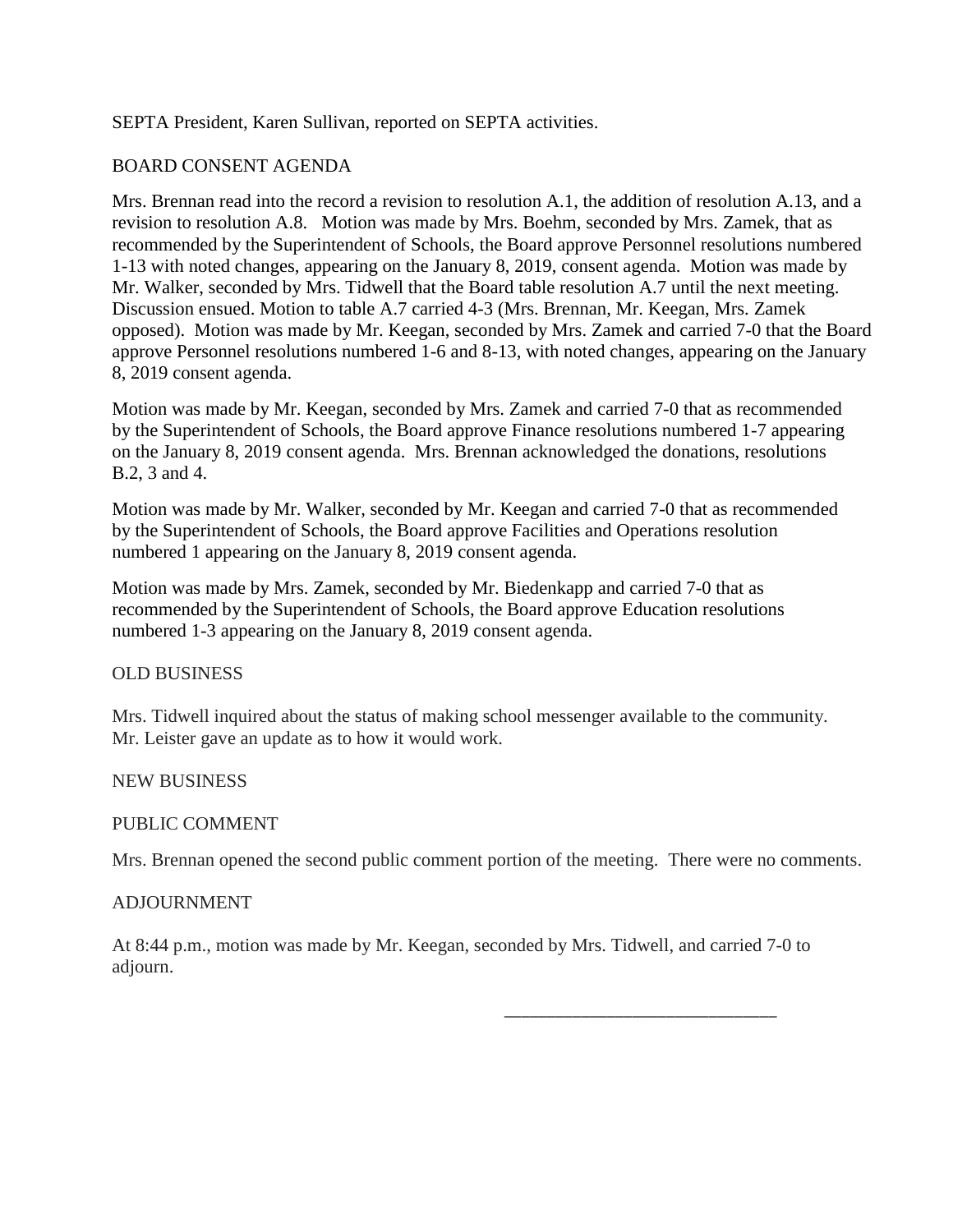#### **CONSENT AGENDA January 8, 2019**

### **A. Personnel**

1. Appointment – Teaching Assistant

The Board approves the appointment of Greggory Cantwell as a Teaching Assistant, on a probationary basis, effective January 9, 2019, in accordance with the negotiated agreement with the United Paraprofessionals' Association of Port Jefferson.

The Board approves the appointment of Greggory Cantwell as a Teaching Assistant, on a probationary basis, effective on or about February 1, 20199, pending issuance of Teaching Assistant certification, in accordance with the negotiated agreement with the United Paraprofessionals' Association of Port Jefferson.

2. Appointment – Teaching Assistant

The Board approves the appointment of James Sinclair, as a Teaching Assistant, on a probationary basis, effective on or about January 22, 2019, in accordance with the negotiated agreement with the United Paraprofessionals' Association of Port Jefferson.

3. Appointment – Community Fitness Instructor

The Board approves the appointment of Frank McCoy as a volunteer Community Fitness Instructor for the 2018-2019 school year, contingent upon fingerprint clearance by the NYS Department of Education.

4. Creation of New Club – Royal Athletic Club

The Board approves the creation and implementation of the Royal Athletic Club at the High School; and approves Adam Sherrard as a volunteer club advisor.

5. Appointment – Lifeguard

The Board approves the appointment of the following Lifeguards for the 2018- 2019 school year, for Community Swim at Edna Louise Spear Elementary School pool, at the rate of \$13.00 per hour, contingent upon fingerprint clearance by the NYS Department of Education.

> Kelli Booker Amelia Zamek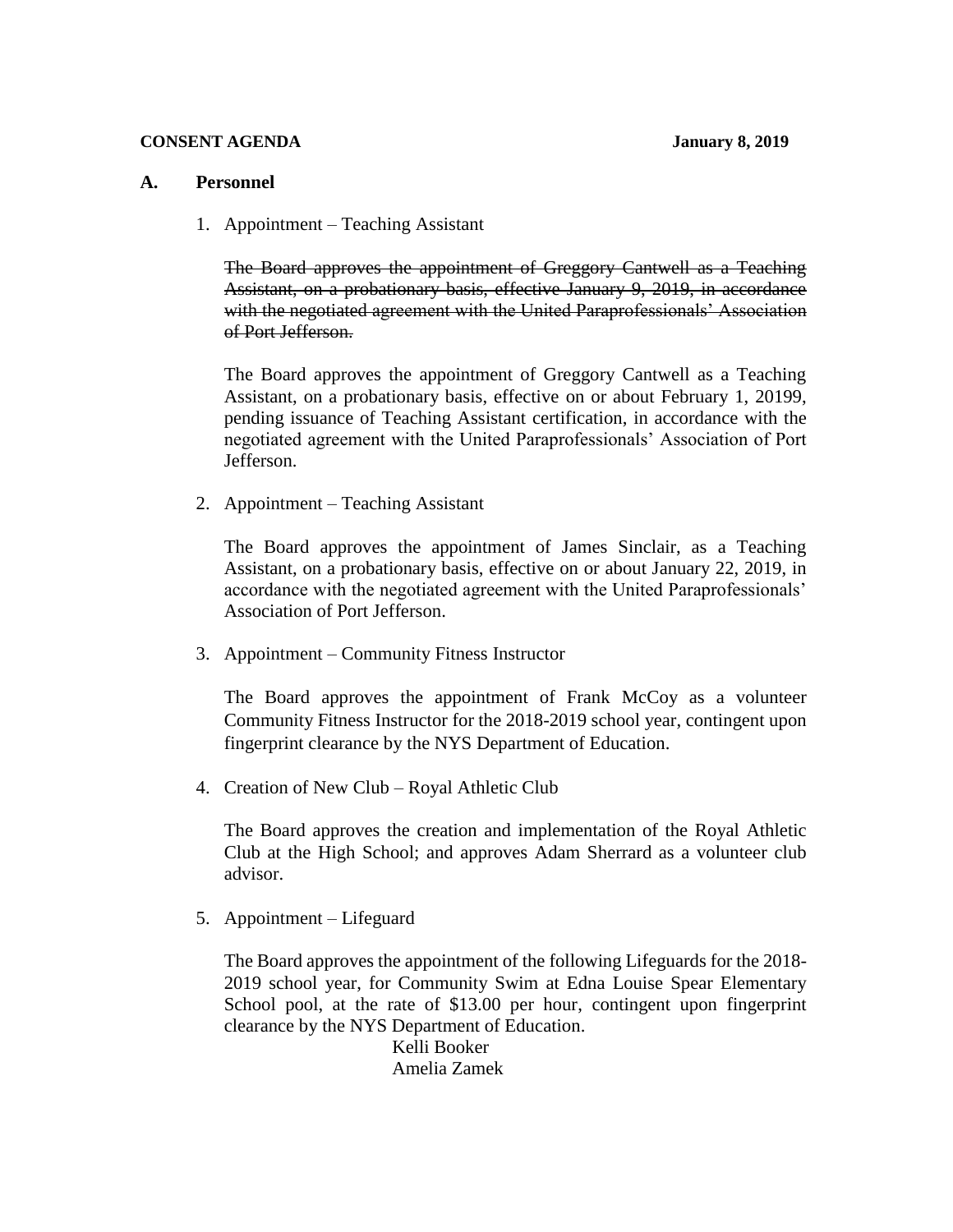6. Appointment – Interpreter/Translator

The Board approves the following Interpreter/Translator for the 2018-2019 school year, in accordance with NYSED CR Part 154 and the negotiated agreement with the Port Jefferson Teachers Association: Jennifer Mezzatesta – Spanish

7. *Appointment – Substitute Part Time Guards (TABLED)*

*The Board approves the appointment of the following as substitute part time Guards, at the rate of \$23.00 per hour, for the 2018-2019 school year: Jason Barone Alfred O'Dea*

8. Appointment – Regents Exam Preparation

The Board approves the services of the following teacher for a 2 hour Regents exam preparation session after school, during January 2019, in accordance with the negotiated agreement with the Port Jefferson Teachers' Association:

> Taylor Forstell - Global History Melissa Garcia – Chemistry Nicole Sklar – Earth Science Jesse Rosen – Global History Kelly Spencer – English Language Arts

9. Substitutes

The Board approves the following substitute appointments for the 2018-2019 school year:

Teacher: Matthew Andrew

|                     | Adrianna Magno<br>Ann MacIntyre                        |
|---------------------|--------------------------------------------------------|
| Teaching Assistant: | Natalie Buck<br>Serkan Karasu<br><b>Crystal Fuerst</b> |

10. Appointment – District Office Petty Cash

The Board rescinds the appointment of Janice Baisley as custodian of the District Office petty cash fund for the 2018-2019 school year; and, appoints Kathleen Hanley as custodian of the District Office petty cash fund for the 2018-2019 school year, effective January 1, 2019.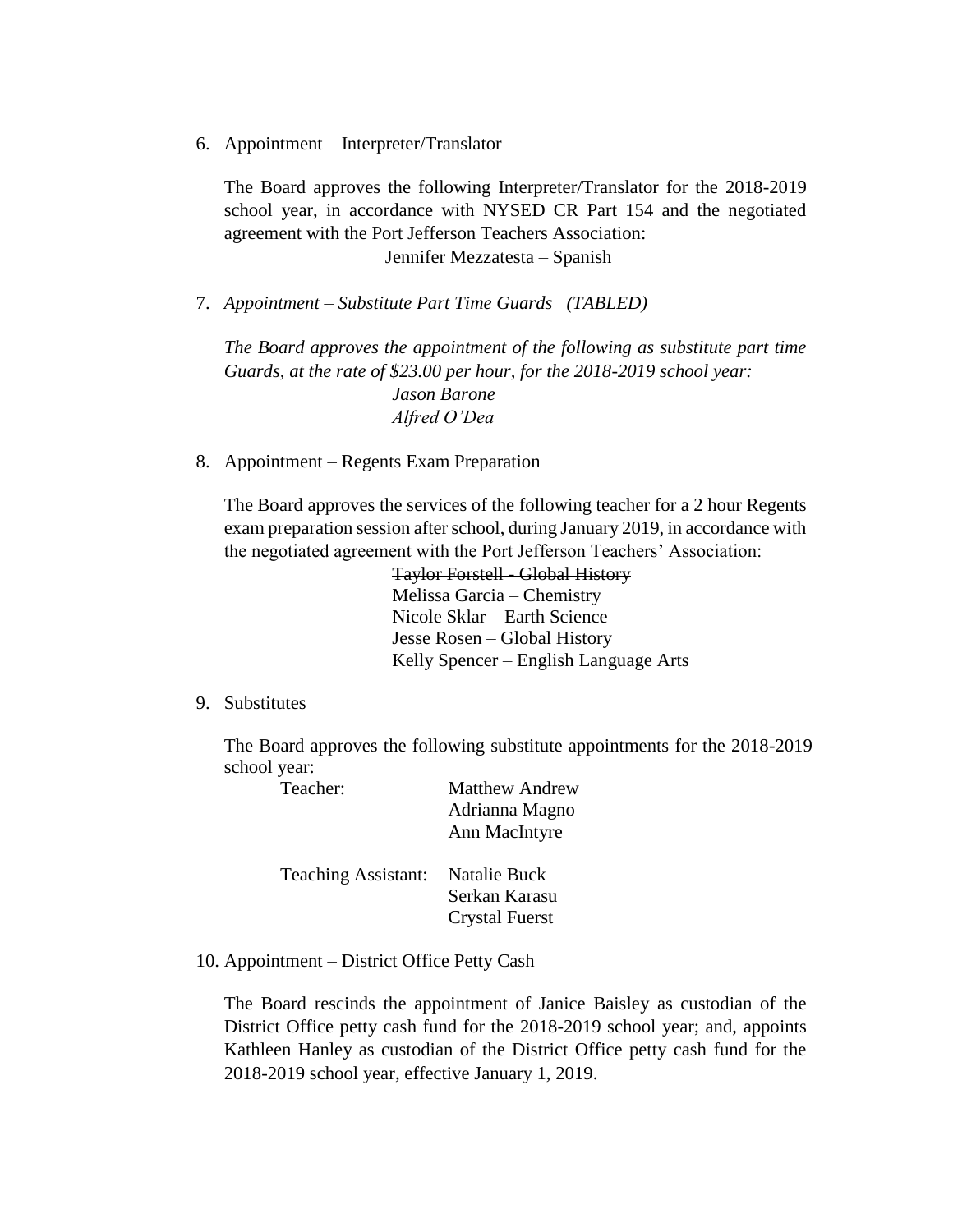11. Amendment – Employee Agreement

The Board approves an amendment to the employment agreement of Regina Booker to reflect an increase in salary of \$1,060.00 for the 2018-2019 school year.

12. Memorandum of Agreement – Office Staff Association

The Board approves a certain Memorandum of Agreement dated January 8, 2019, between the Port Jefferson Union Free School District and the Port Jefferson Office Staff Association.

13. Appointment – Office Assistant

The Board approves the appointment of Laura DeLusso Arato, as an Office Assistant, on a probationary basis, effective on or about January 22, 2019, in accordance with the Suffolk County Civil Service Department and the negotiated agreement with the Port Jefferson Office Staff Association.

#### **B. Finance**

1. Financial Reports

The Board approves the following financial reports: Claims Audit Report - Month of November Cash Flow Analysis - Month of November New Budget Transfers November Warrants & Treasurer Reports Fund Name Warrant # General Fund 24, 27-31 School Lunch Fund No Warrants Federal Fund 7, 9-10 Capital Fund 11-12, 14 Trust & Agency No Warrants Payroll 11-12 Scholarship Fund No Warrants CD Investment No Warrants Trial Balance - July 2018 – November 30, 2018 Revenue Budget Status - July 2018-June 2019 Appropriation Status Report - July 2018-June 2019 Budget Transfers - Month of November Approved Fundraisers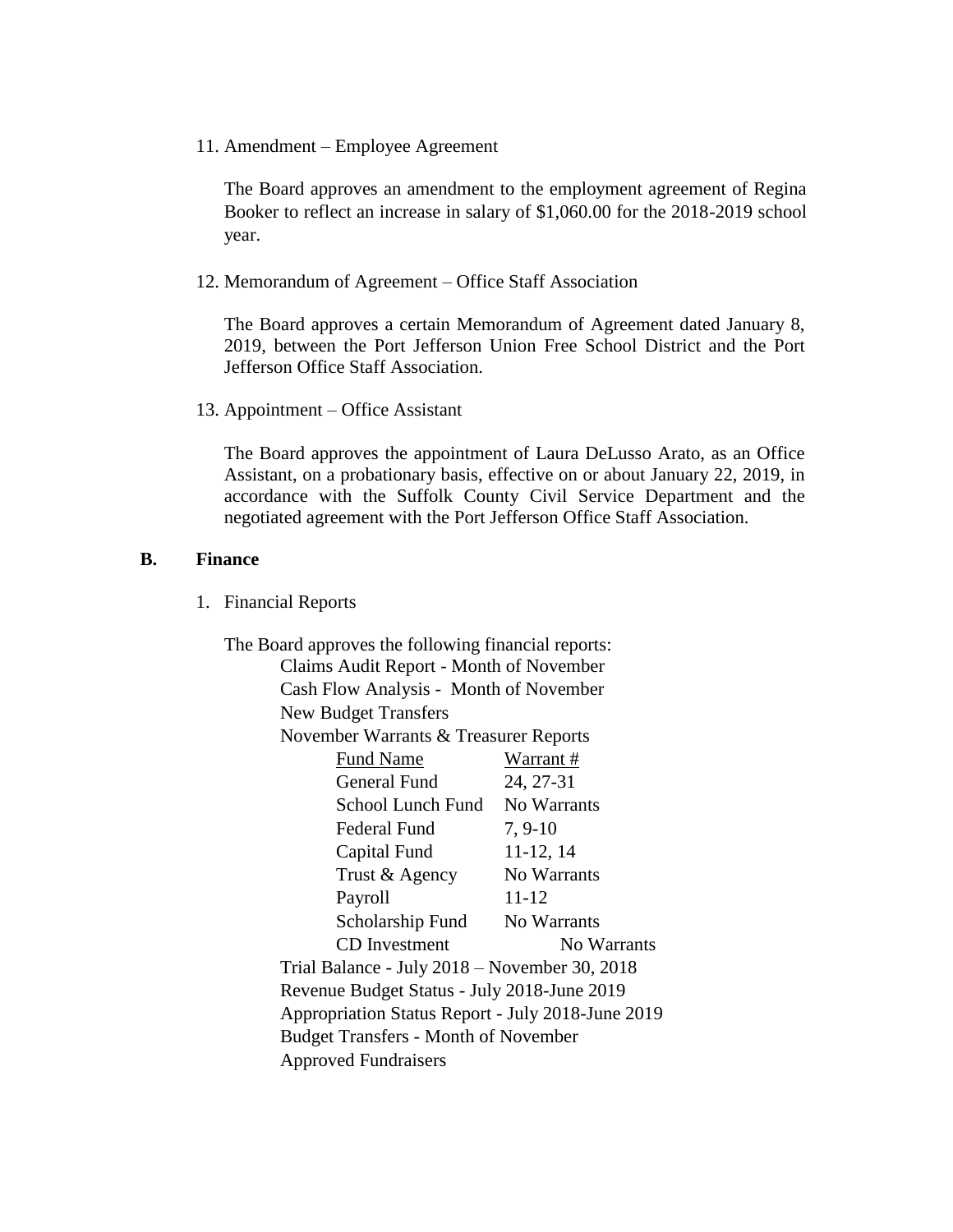2. Donation

The Board gratefully accepts the donation of Islanders Floorball equipment from the New York Islanders.

3. Donation

The Board gratefully accepts the donation from the Port Jefferson 2017-2018 5<sup>th</sup> Grade Committee to the Port Jefferson School District in the amount of \$2,000.00 to offset the cost of the United Skates of America  $6<sup>th</sup>$  grade field trip.

4. Donation

The Board gratefully accepts the donation of tennis equipment and access to tennis curriculum from the USTA Eastern Section Long Island.

5. Services

The Board approves the services of Daniel Moloney, Kristen Vadaz, Catherine Hantz and Glynnis Nau-Ritter as instructors of the STEM Program, SUNY Stony Brook for 2018-2019 school year.

6. Health Services Contracts

The Board approves the health services contracts with each of the following districts for Port Jefferson students attending non-public schools located outside the District for the 2018-2019 school year:

| Smithtown CSD      | Three Village CSD     |
|--------------------|-----------------------|
| West Islip UFSD    | Middle Country CSD    |
| Riverhead CSD      | South Huntington UFSD |
| <b>Syosset CSD</b> |                       |

7. Health Services Contracts

The Board approves the health services contracts with each of the following districts for children attending Our Lady of Wisdom School for the 2018-2019 school year:

| Comsewogue CSD    | Longwood CSD            |
|-------------------|-------------------------|
| Mount Sinai UFSD  | Middle Country CSD      |
| Miller Place UFSD | <b>Rocky Point UFSD</b> |
| Smithtown CSD     | Shoreham-Wading CSD     |
| Three Village CSD | William Floyd UFSD      |